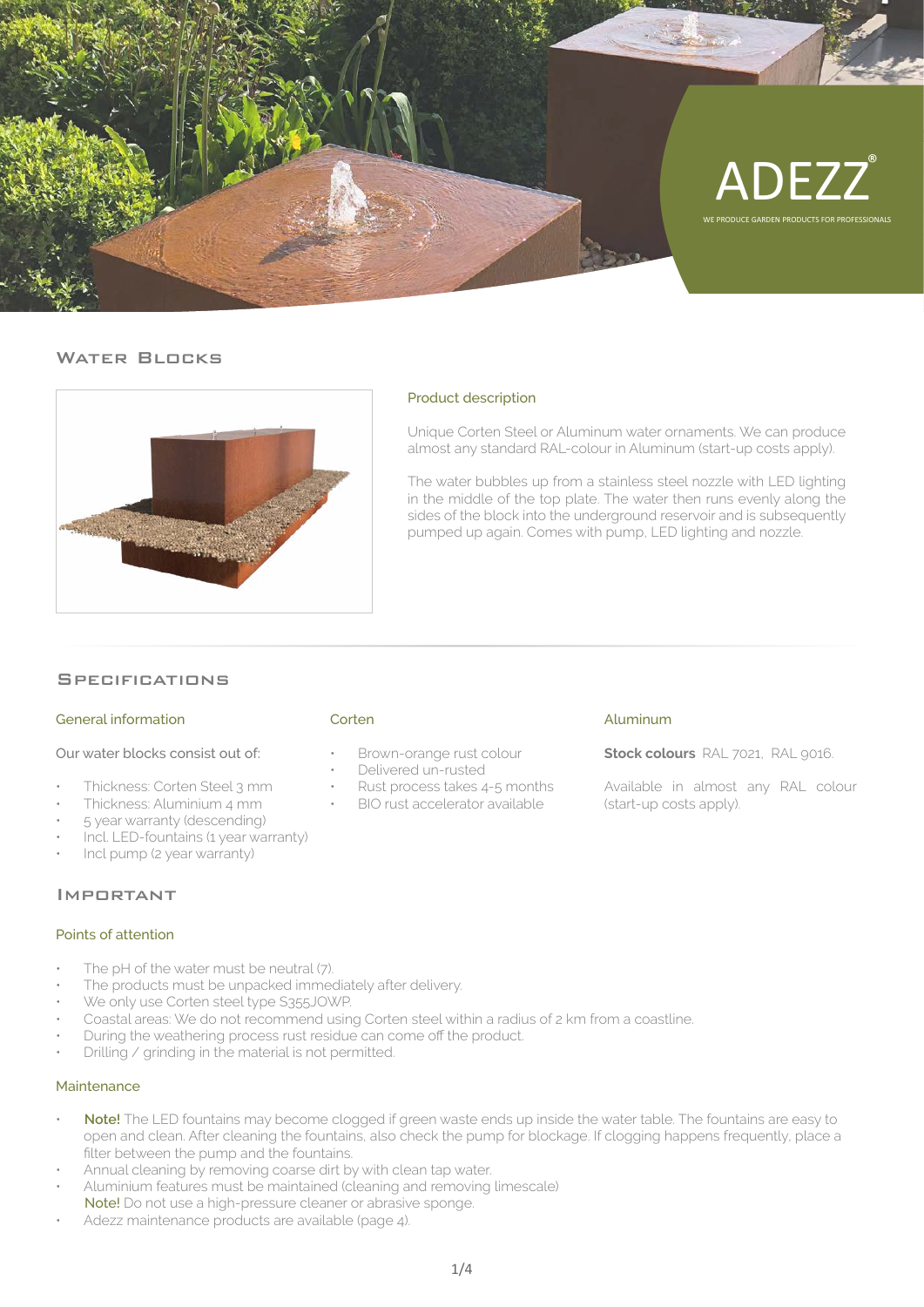# **ACEMENT**

# **INSTALLATION**

1. Dig a hole in the ground at least as big as the base of the water block. The depth depends on the height of the base of the water block and the thickness of the foundation it sits on.

2. Place a solid and level foundation at the bottom of the hole. Make sure there is an opening in the centre through which the power cables and water drainage can run.

3. Next place the base of the water block on the foundation and place the pump inside.

4. Lay the top of the water block on its side next to the base so the hose from the fountain can be connected to the pump.

5. Then run the pump and fountain power cord through the overflow and out from under the water block.

6. Cover the base of the water block with gravel, it completely disappears from view and the water seems to run straight into the ground.

# Usage in Winter

- Always remove the plug from the power socket in case of frost
- A pond de-icer is recommended (for sale at any garden centre or DIY store)
- Pump can remain in the water if the above mentioned conditions are met
- You can also remove the pump from the pond and allow it to overwinter under water in a frost-free place

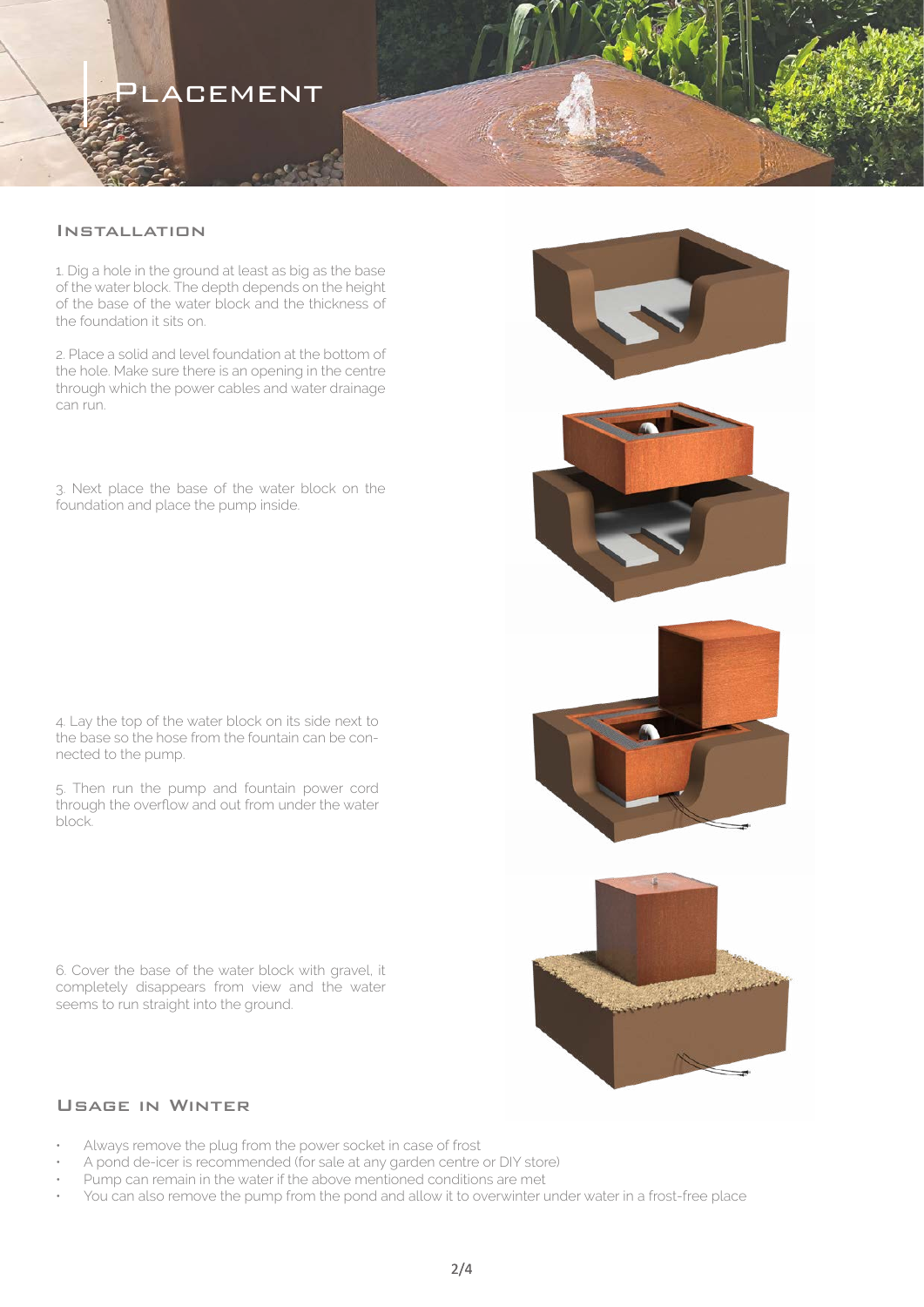# VATER BLOCKS

# Models

For a complete overview of all our products and specifications, please visit www.adezz.com





WATER BLOCK CWB1 CORTEN

WATER BLOCK AWB1 ALUMINUM





WATER BLOCK CWB4 CORTEN WATER BLOCK AWB4 ALUMINUM